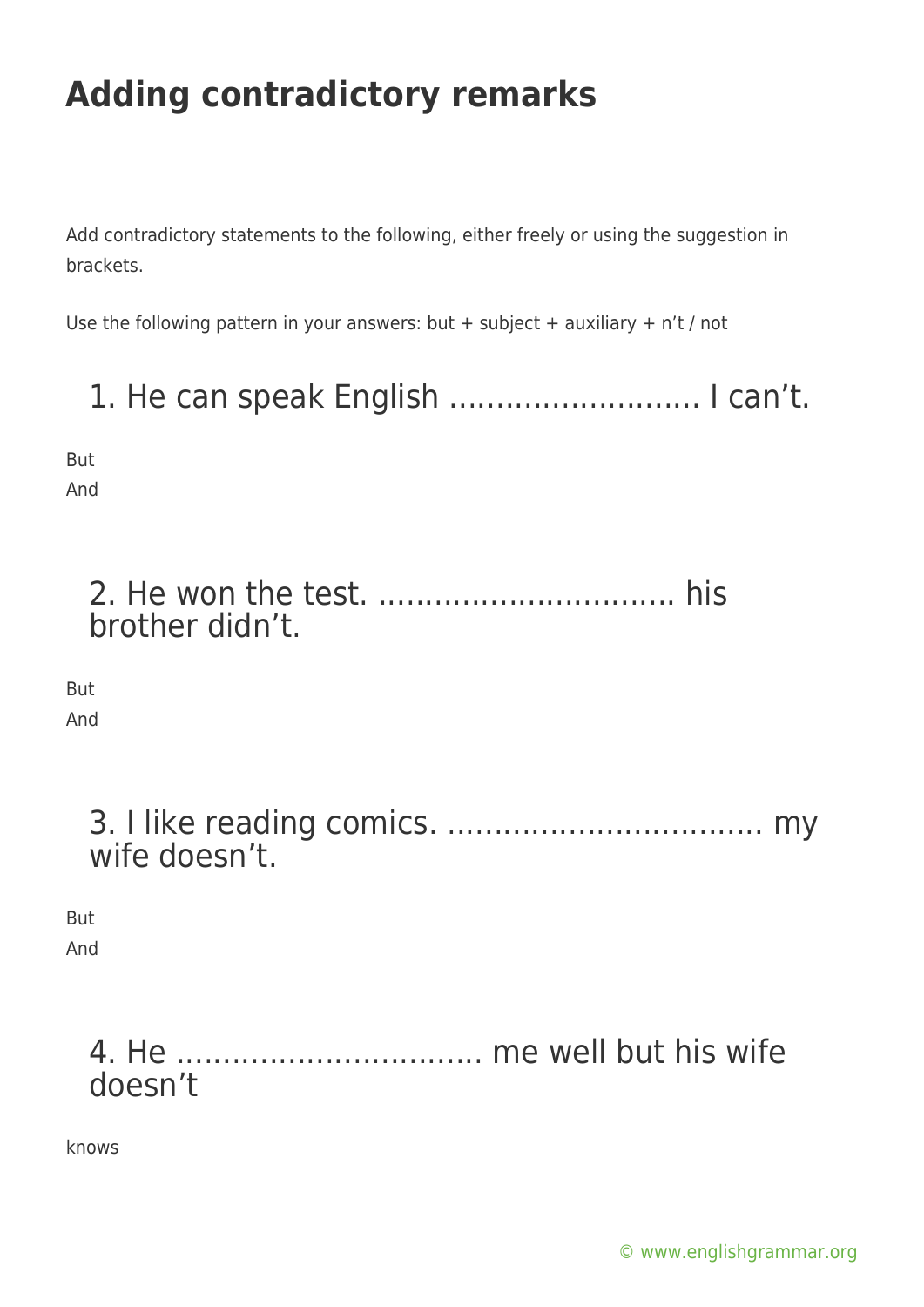doesn't know

5. English is easy to learn but French

................................

is

isn't

### 6. I did the homework but others

.................................

did didn't

#### 7. I have learned classical music but my sister ...................................

has hasn't

# 8. John .............................. but Peter hasn't.

has arrived hasn't arrived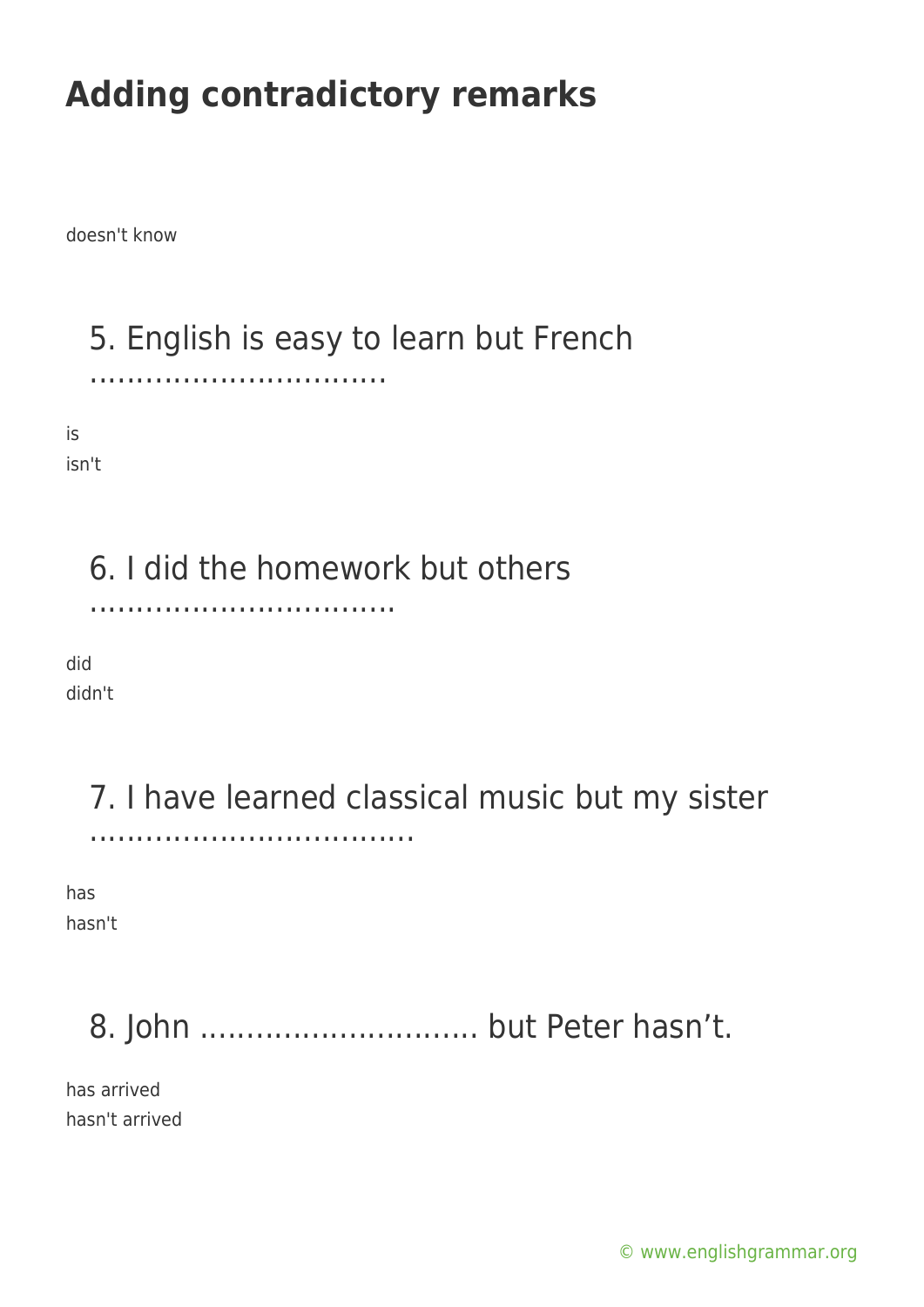### 9. James can sing well but Alice ............................

can can't

### 10. He will leave tomorrow .................................... I won't.

| and |  |
|-----|--|
| but |  |

Answers

- 1. He can speak English. But I can't. / But I cannot.
- 2. He won the test. But his brother didn't / did not.
- 3. I like reading comics. But my wife doesn't / does not.
- 4. He knows me well but his wife doesn't / does not.
- 5. English is easy to learn but French isn't / is not.
- 6. I did the homework but others didn't / did not.
- 7. I have learned classical music but my sister hasn't / has not.